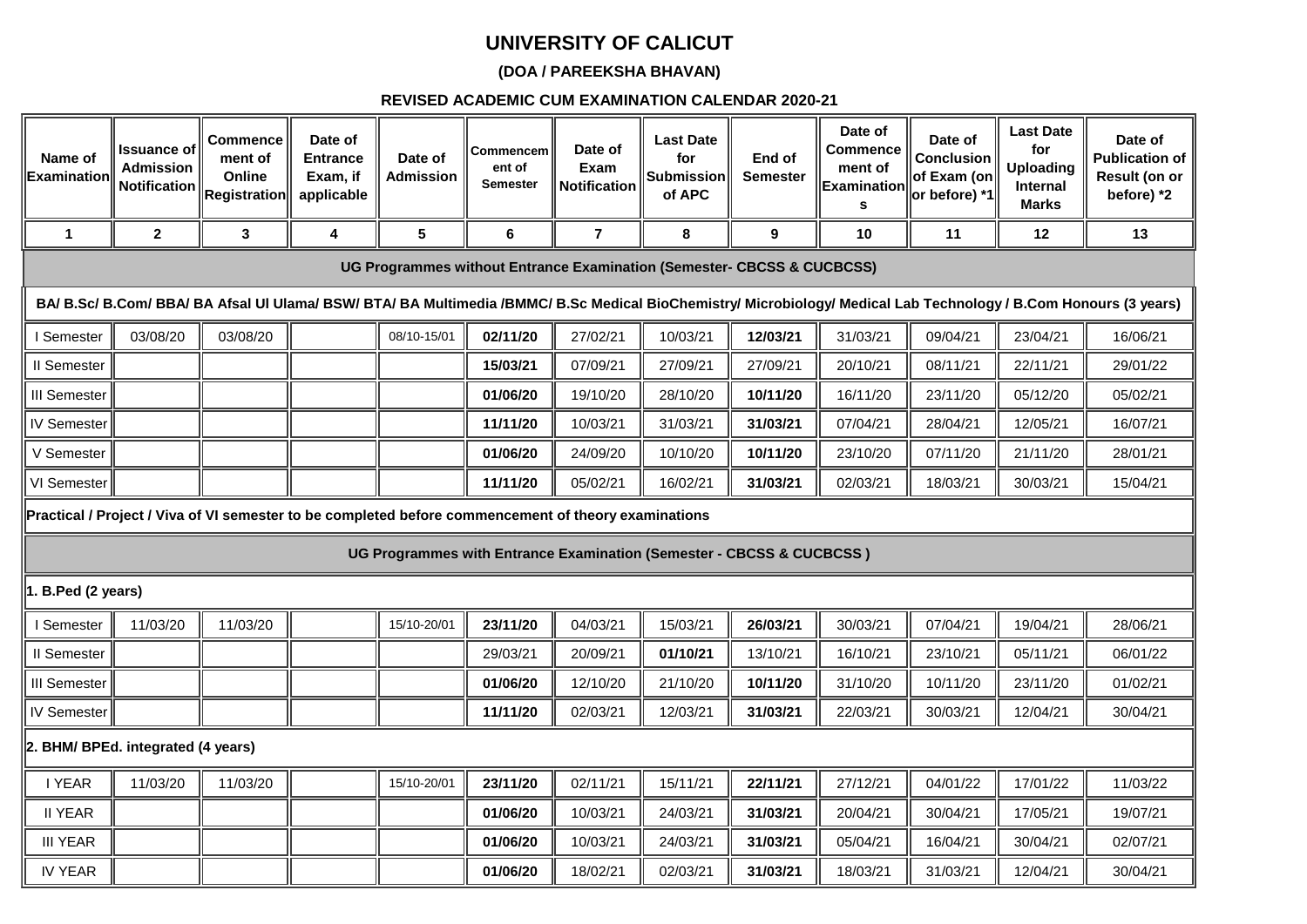| Name of<br><b>Examinatior</b> | <b>Issuance of</b><br><b>Admission</b>                                                                | Commence<br>ment of<br>Online<br>, Notification $\left\ _\mathsf{Registration}\right\ $ | Date of<br><b>Entrance</b><br>Exam, if<br>applicable | Date of<br><b>Admission</b> | Commencem  <br>ent of<br><b>Semester</b> | Date of<br>Exam<br><b>Notification</b> | <b>Last Date</b><br>for<br><b>Submission</b><br>of APC                                                                       | End of<br><b>Semester</b> | Date of<br><b>Commence</b><br>ment of<br>Examination<br>s | Date of<br>conclusion<br>of Exam (on<br>or before) *1 | <b>Last Date</b><br>for<br><b>Uploading</b><br>Internal<br>Marks | Date of<br><b>Publication of</b><br>Result (on or<br>before) *2                                                                                                                                                                                                                                                                          |
|-------------------------------|-------------------------------------------------------------------------------------------------------|-----------------------------------------------------------------------------------------|------------------------------------------------------|-----------------------------|------------------------------------------|----------------------------------------|------------------------------------------------------------------------------------------------------------------------------|---------------------------|-----------------------------------------------------------|-------------------------------------------------------|------------------------------------------------------------------|------------------------------------------------------------------------------------------------------------------------------------------------------------------------------------------------------------------------------------------------------------------------------------------------------------------------------------------|
| $\mathbf 1$                   | $\mathbf{2}$                                                                                          | 3                                                                                       | 4                                                    | 5                           | 6                                        | $\overline{7}$                         | 8                                                                                                                            | 9                         | 10                                                        | 11                                                    | 12                                                               | 13                                                                                                                                                                                                                                                                                                                                       |
|                               |                                                                                                       |                                                                                         |                                                      |                             |                                          |                                        | <b>PG Programmes Without Entrance Examination</b>                                                                            |                           |                                                           |                                                       |                                                                  |                                                                                                                                                                                                                                                                                                                                          |
|                               | (MA/ M.Sc/ M.Com/ MLISc/ MTTM/ MTHM) PG Diploma Programmes (only 2 Semesters) - CBCSS & CUCSS pattern |                                                                                         |                                                      |                             |                                          |                                        |                                                                                                                              |                           |                                                           |                                                       |                                                                  |                                                                                                                                                                                                                                                                                                                                          |
| I Semester                    | 27/08/20                                                                                              | 27/08/20                                                                                |                                                      | 06/11-20/01                 | 23/11/20                                 | 08/03/21                               | 22/03/21                                                                                                                     | 26/03/21                  | 07/04/21                                                  | 20/04/21                                              | 03/05/21                                                         | 06/05/21                                                                                                                                                                                                                                                                                                                                 |
| II Semester                   |                                                                                                       |                                                                                         |                                                      |                             | 29/03/21                                 | 27/09/21                               | 13/10/21                                                                                                                     | 13/10/21                  | 28/10/21                                                  | 11/11/21                                              | 29/11/21                                                         | 31/01/22                                                                                                                                                                                                                                                                                                                                 |
| <b>III Semester</b>           |                                                                                                       |                                                                                         |                                                      |                             | 01/06/20                                 | 02/10/20                               | 16/10/20                                                                                                                     | 10/11/20                  | 03/11/20                                                  | 17/11/20                                              | 01/12/20                                                         | 06/02/21                                                                                                                                                                                                                                                                                                                                 |
| <b>IV Semester</b>            |                                                                                                       |                                                                                         |                                                      |                             | 11/11/20                                 | 22/02/21                               | 06/03/21                                                                                                                     | 31/03/21                  | 22/03/21                                                  | 09/04/21                                              | 26/04/21                                                         | 31/05/21                                                                                                                                                                                                                                                                                                                                 |
|                               | PG Programmes With Entrance Examination                                                               |                                                                                         |                                                      |                             |                                          |                                        |                                                                                                                              |                           |                                                           |                                                       |                                                                  |                                                                                                                                                                                                                                                                                                                                          |
|                               |                                                                                                       |                                                                                         |                                                      |                             |                                          |                                        | Communications & Journalism/ Master of Theatre Arts/ M.Sc Environmental Science)<br>(Semester - CBCSS, CUCSS & CCSS pattern) |                           |                                                           |                                                       |                                                                  | (M.Sc Food Science and Technology/ M.Sc Applied Psychology/ Psychology/ Applied Zoology/ Applied Chemistry/ M.Sc Radiation Physics/ M.Sc Clinical Psychology/ M.Sc<br>Computer Science/ Health & Yoga/ General Bio-technology/ M.Sc Medical Bio-Chemistry/ Medical Lab Technology/ Medical Micro Biology/ MA Folklore/ MHA/ MSW/ MA Mass |
| Semester                      | 11/03/20                                                                                              | 11/03/20                                                                                |                                                      | 15/10-20/01                 | 23/11/20                                 | 08/03/21                               | 22/03/21                                                                                                                     | 26/03/21                  | 07/04/21                                                  | 19/04/21                                              | 03/05/21                                                         | 06/05/21                                                                                                                                                                                                                                                                                                                                 |
| II Semester                   |                                                                                                       |                                                                                         |                                                      |                             | 29/03/21                                 | 27/09/21                               | 13/10/21                                                                                                                     | 13/10/21                  | 28/10/21                                                  | 11/11/21                                              | 29/11/21                                                         | 31/01/22                                                                                                                                                                                                                                                                                                                                 |
| III Semester                  |                                                                                                       |                                                                                         |                                                      |                             | 01/06/20                                 | 02/10/20                               | 16/10/20                                                                                                                     | 10/11/20                  | 03/11/20                                                  | 17/11/20                                              | 01/12/20                                                         | 06/02/21                                                                                                                                                                                                                                                                                                                                 |
| <b>IV Semester</b>            |                                                                                                       |                                                                                         |                                                      |                             | 11/11/20                                 | 22/02/21                               | 06/03/21                                                                                                                     | 31/03/21                  | 22/03/21                                                  | 09/04/21                                              | 26/04/21                                                         | 31/05/21                                                                                                                                                                                                                                                                                                                                 |
|                               |                                                                                                       |                                                                                         |                                                      |                             |                                          |                                        | <b>Calicut University Departments PG Courses (CCSS)</b>                                                                      |                           |                                                           |                                                       |                                                                  |                                                                                                                                                                                                                                                                                                                                          |
| I Semester                    | 11/03/20                                                                                              | 11/03/20                                                                                |                                                      | 15/10-20/01                 | 23/11/20                                 | 10/02/21                               | 22/02/21                                                                                                                     | 26/03/21                  | 17/03/21                                                  | 03/04/21                                              | 15/03/21                                                         | 22/06/21                                                                                                                                                                                                                                                                                                                                 |
| II Semester                   |                                                                                                       |                                                                                         |                                                      |                             | 29/03/21                                 | 31/08/20                               | 10/09/20                                                                                                                     | 13/10/21                  | 01/10/21                                                  | 20/10/21                                              | 23/09/21                                                         | 07/01/22                                                                                                                                                                                                                                                                                                                                 |
| <b>III</b> Semester           |                                                                                                       |                                                                                         |                                                      |                             | 01/06/20                                 | 26/09/20                               | 08/10/20                                                                                                                     | 10/11/20                  | 01/11/20                                                  | 17/11/20                                              | 02/11/20                                                         | 12/02/21                                                                                                                                                                                                                                                                                                                                 |
| <b>IV Semester</b>            |                                                                                                       |                                                                                         |                                                      |                             | 11/11/20                                 | 16/02/21                               | 27/02/21                                                                                                                     | 30/03/21                  | 23/03/21                                                  | 05/04/21                                              | 09/03/21                                                         | 31/05/21                                                                                                                                                                                                                                                                                                                                 |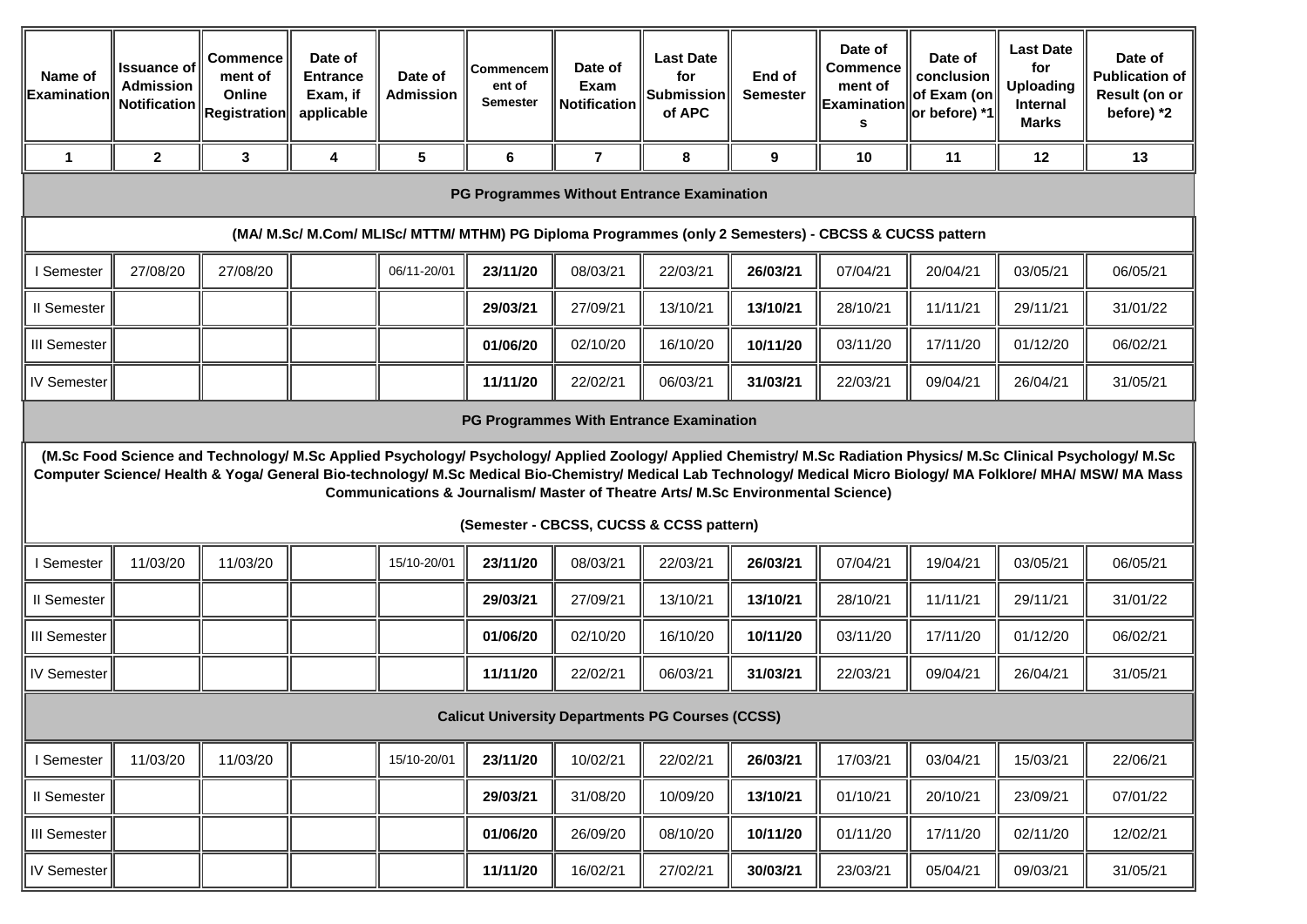| Name of<br>Examination | Issuance of<br><b>Admission</b> | Commence<br>ment of<br>Online<br>Notification $\Vert_{\mathsf{Registration}}$ | Date of<br><b>Entrance</b><br>Exam, if<br>applicable | Date of<br><b>Admission</b> | Commencem<br>ent of<br><b>Semester</b> | Date of<br><b>Exam</b><br><b>Notification</b> | <b>Last Date</b><br>for<br><b>Submission</b><br>of APC | End of<br><b>Semester</b> | Date of<br><b>Commence</b><br>ment of<br><b>Examination</b><br>s | Date of<br><b>Conclusion</b><br>of Exam (on<br>or before) *1 | <b>Last Date</b><br>for<br><b>Uploading</b><br>Internal<br><b>Marks</b> | Date of<br><b>Publication of</b><br>Result (on or<br>before) *2 |
|------------------------|---------------------------------|-------------------------------------------------------------------------------|------------------------------------------------------|-----------------------------|----------------------------------------|-----------------------------------------------|--------------------------------------------------------|---------------------------|------------------------------------------------------------------|--------------------------------------------------------------|-------------------------------------------------------------------------|-----------------------------------------------------------------|
| $\mathbf 1$            | $\boldsymbol{2}$                | 3                                                                             | 4                                                    | $5\phantom{.0}$             | 6                                      | $\overline{7}$                                | 8                                                      | 9                         | 10                                                               | 11                                                           | 12                                                                      | 13                                                              |
|                        |                                 |                                                                               |                                                      |                             |                                        | <b>MCA</b>                                    |                                                        |                           |                                                                  |                                                              |                                                                         |                                                                 |
| I Semester             | 11/03/20                        | 11/03/20                                                                      |                                                      | 15/10-20/01                 | 23/11/20                               | 20/03/21                                      | 06/04/21                                               | 26/03/21                  | 22/04/21                                                         | 06/05/21                                                     | 20/05/21                                                                | 26/07/21                                                        |
| II Semester            |                                 |                                                                               |                                                      |                             | 29/03/21                               | 15/09/21                                      | 28/09/21                                               | 13/10/21                  | 03/11/21                                                         | 19/11/21                                                     | 03/12/21                                                                | 24/02/22                                                        |
| <b>III Semester</b>    |                                 |                                                                               |                                                      |                             | 01/06/20                               | 13/10/20                                      | 03/11/20                                               | 10/11/20                  | 21/11/20                                                         | 04/12/20                                                     | 19/12/20                                                                | 20/02/21                                                        |
| IV Semester            |                                 |                                                                               |                                                      |                             | 11/11/20                               | 25/02/21                                      | 09/03/21                                               | 31/03/21                  | 25/03/21                                                         | 07/04/21                                                     | 21/04/21                                                                | 28/06/21                                                        |
| V Semester             |                                 |                                                                               |                                                      |                             | 01/06/20                               | 04/10/20                                      | 16/10/20                                               | 10/11/20                  | 02/11/20                                                         | 16/11/20                                                     | 30/11/20                                                                | 04/02/21                                                        |
| VI Semester            |                                 |                                                                               |                                                      |                             | 11/11/20                               | 15/03/21                                      | 05/04/21                                               | 31/03/21                  | No Exam                                                          | No Exam                                                      | No Exam                                                                 | 31/05/21                                                        |
|                        |                                 |                                                                               |                                                      |                             |                                        | <b>MBA</b>                                    |                                                        |                           |                                                                  |                                                              |                                                                         |                                                                 |
| <b>Isemester</b>       |                                 |                                                                               |                                                      | 25/06-07/12                 | 5/11/2020                              | 5/3/2021                                      | 19/03/21                                               | 23/03/21                  | 12/4/2021                                                        | 28/04/21                                                     | 12/5/2021                                                               | 9/6/2021                                                        |
| II Semester            |                                 |                                                                               |                                                      |                             | 29/03/21                               | 27/09/21                                      | 08/10/21                                               | 13/10/21                  | 02/11/21                                                         | 18/11/21                                                     | 02/12/21                                                                | 04/02/22                                                        |
| <b>III Semester</b>    |                                 |                                                                               |                                                      |                             | 01/06/20                               | 08/10/20                                      | 22/10/20                                               | 10/11/20                  | 06/11/20                                                         | 23/11/20                                                     | 07/12/20                                                                | 25/02/21                                                        |
| IV Semester            |                                 |                                                                               |                                                      |                             | 11/11/20                               | 26/02/21                                      | 10/03/21                                               | 31/03/21                  | 26/03/21                                                         | 09/04/21                                                     | 26/04/21                                                                | 31/05/21                                                        |
|                        |                                 |                                                                               |                                                      |                             |                                        | <b>M.PEd with Entrance Examination</b>        |                                                        |                           |                                                                  |                                                              |                                                                         |                                                                 |
| I Semester             | 11/03/20                        | 11/03/20                                                                      |                                                      | 15/10-20/01                 | 23/11/20                               | 08/03/21                                      | 22/03/21                                               | 26/03/21                  | 08/04/21                                                         | 20/04/21                                                     | 04/05/21                                                                | 07/07/21                                                        |
| Il Semester            |                                 |                                                                               |                                                      |                             | 29/03/21                               | 25/09/21                                      | 08/10/21                                               | 13/10/21                  | 25/10/21                                                         | 08/11/21                                                     | 22/11/21                                                                | 25/01/22                                                        |
| <b>III Semester</b>    |                                 |                                                                               |                                                      |                             | 01/06/20                               | 05/10/20                                      | 19/10/20                                               | 10/11/20                  | 03/12/20                                                         | 17/12/20                                                     | 31/12/20                                                                | 06/03/21                                                        |
| <b>IV Semester</b>     |                                 |                                                                               |                                                      |                             | 11/11/20                               | 24/02/21                                      | 09/03/21                                               | 31/03/21                  | 24/03/21                                                         | 07/04/21                                                     | 20/04/21                                                                | 31/05/21                                                        |
|                        |                                 |                                                                               |                                                      |                             |                                        | B.Ed.                                         |                                                        |                           |                                                                  |                                                              |                                                                         |                                                                 |
| I Semester             | 06/10/20                        | 06/10/20                                                                      |                                                      | 30/10-31/12                 | 16/11/20                               | 22/02/21                                      | 04/03/21                                               | 29/03/21                  | 23/03/21                                                         | 29/03/21                                                     | 09/04/21                                                                | 15/06/21                                                        |
| II Semester            |                                 |                                                                               |                                                      |                             | 30/03/21                               | 10/09/21                                      | 22/09/21                                               | 13/10/21                  | 07/10/21                                                         | 13/10/21                                                     | 29/10/21                                                                | 01/01/22                                                        |
| <b>III Semester</b>    |                                 |                                                                               |                                                      |                             | 01/06/20                               | 08/10/20                                      | 19/10/20                                               | 10/11/20                  | No Theory<br>Exam                                                | No Theory<br><b>Exam</b>                                     | 16/12/20                                                                | 01/03/21                                                        |
| <b>IV Semester</b>     |                                 |                                                                               |                                                      |                             | 11/11/20                               | 09/03/21                                      | 22/03/21                                               | 31/03/21                  | 05/04/21                                                         | 09/04/21                                                     | 22/04/21                                                                | 03/07/21                                                        |
|                        |                                 |                                                                               |                                                      |                             |                                        | M.Ed.                                         |                                                        |                           |                                                                  |                                                              |                                                                         |                                                                 |
| I Semester             | 06/10/20                        | 06/10/20                                                                      |                                                      | 30/10-31/12                 | 16/11/20                               | 22/02/21                                      | 08/03/21                                               | 29/03/21                  | 23/03/21                                                         | 31/03/21                                                     | 15/03/21                                                                | 20/05/21                                                        |
| II Semester            |                                 |                                                                               |                                                      |                             | 30/03/21                               | 25/09/21                                      | 08/10/21                                               | 13/10/21                  | 29/10/21                                                         | 08/11/21                                                     | 22/11/21                                                                | 25/01/22                                                        |
| <b>III Semester</b>    |                                 |                                                                               |                                                      |                             | 01/06/20                               | 17/10/20                                      | 30/10/20                                               | 10/11/20                  | 02/11/20                                                         | 16/11/20                                                     | 28/11/20                                                                | 01/02/21                                                        |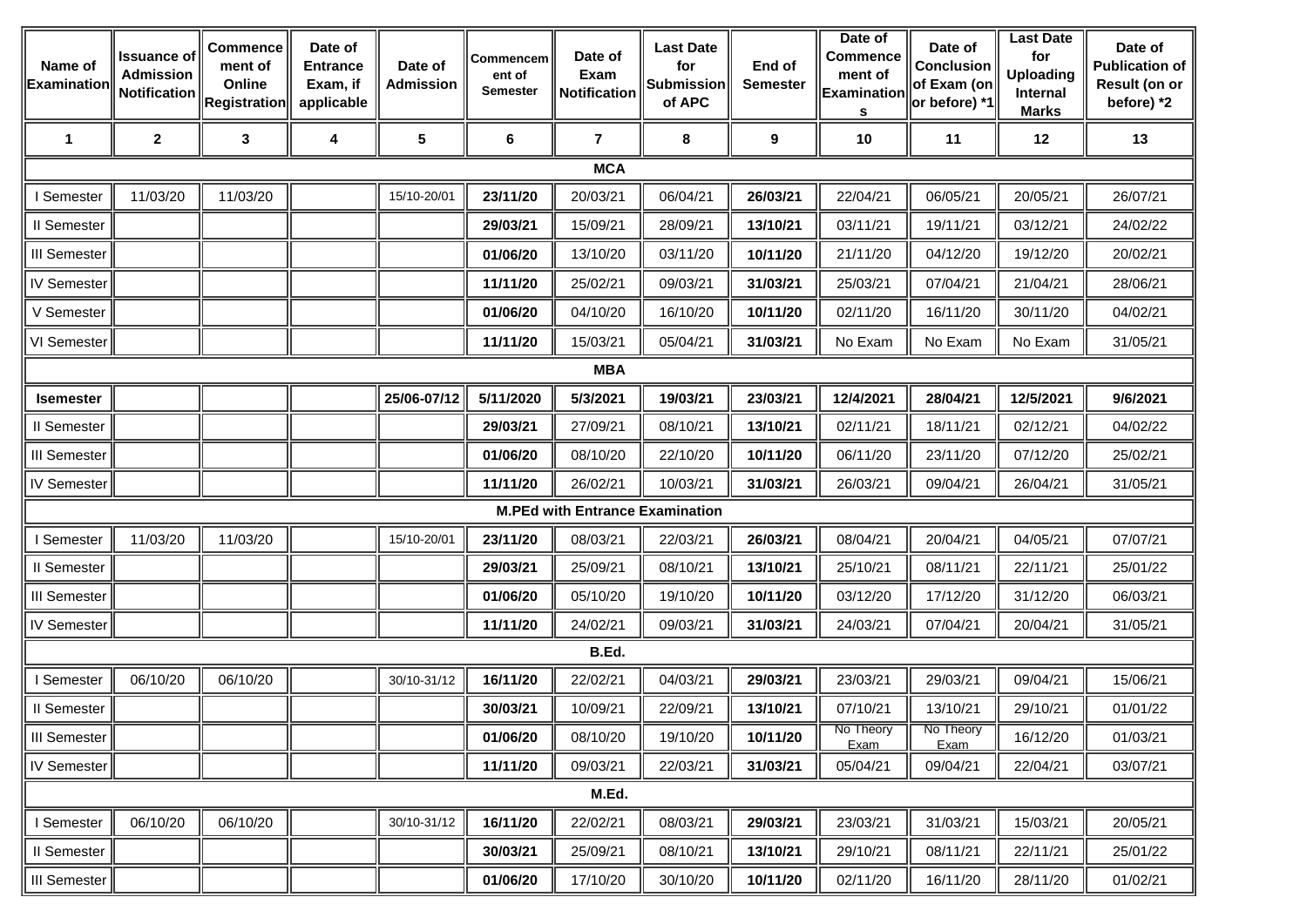| $\mathbf{u}$<br>Semester II |  |  | 11/11/20 | 23/02/21 | 08/03/21 | 31/03/21 | 23/03/2 | 30/03/2 | 13/04/2 | 31/05/2<br><u>ے ،ں ری</u> |
|-----------------------------|--|--|----------|----------|----------|----------|---------|---------|---------|---------------------------|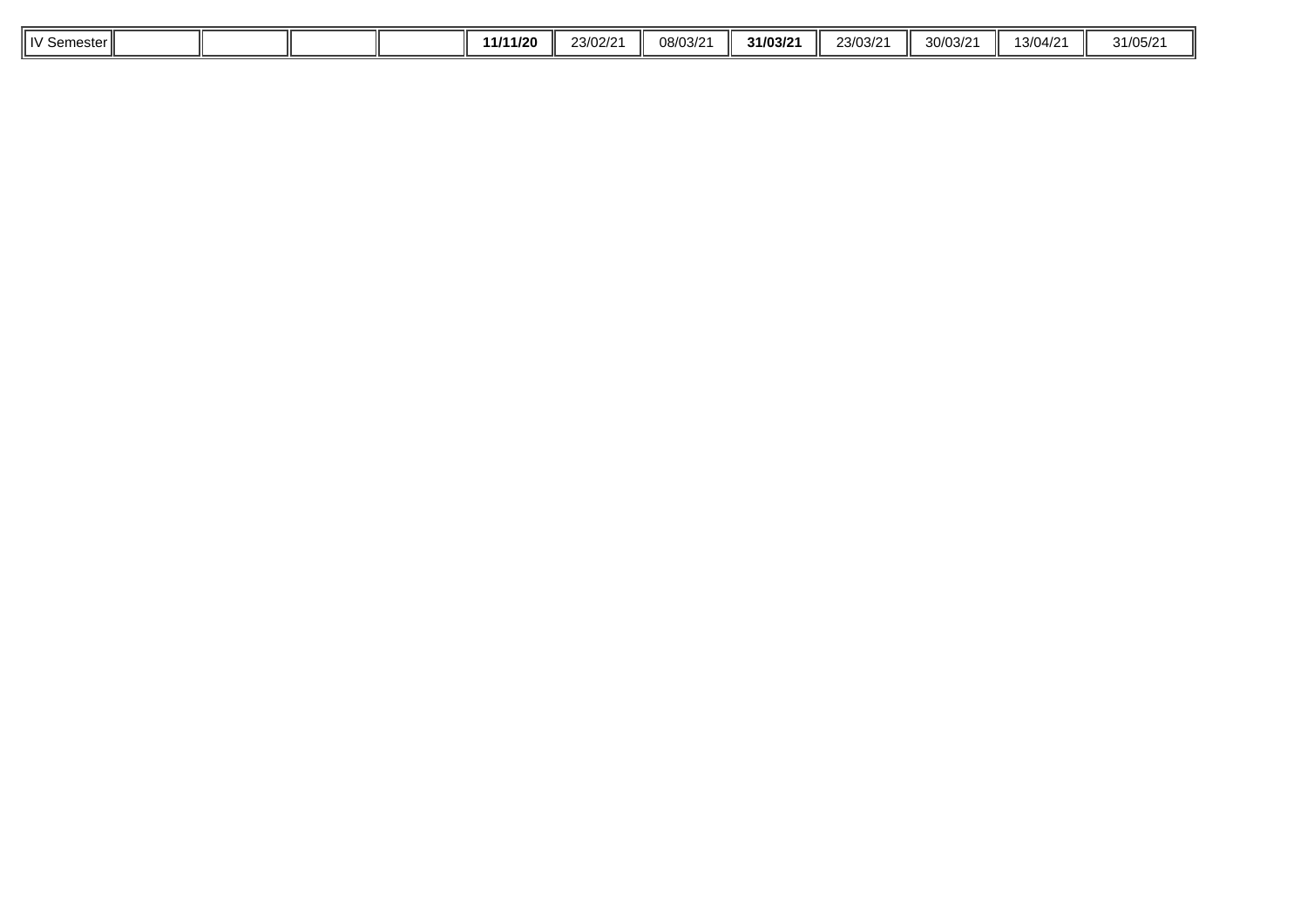| Name of<br>Examination | <b>Issuance of</b><br><b>Admission</b> | Commence<br>ment of<br>Online<br>Notification Registration | Date of<br><b>Entrance</b><br>Exam, if<br>applicable | Date of<br><b>Admission</b> | Commencem<br>ent of<br><b>Semester</b> | Date of<br>Exam<br>Notification | <b>Last Date</b><br>for<br><b>Submission</b><br>of APC | End of<br><b>Semester</b> | Date of<br><b>Commence</b><br>ment of | Date of<br>Conclusion<br>of Exam (on<br>Examination or before) *1 | <b>Last Date</b><br>for<br><b>Uploading</b><br>Internal<br><b>Marks</b> | Date of<br><b>Publication of</b><br>Result (on or<br>before) *2 |
|------------------------|----------------------------------------|------------------------------------------------------------|------------------------------------------------------|-----------------------------|----------------------------------------|---------------------------------|--------------------------------------------------------|---------------------------|---------------------------------------|-------------------------------------------------------------------|-------------------------------------------------------------------------|-----------------------------------------------------------------|
| $\mathbf 1$            | $\mathbf 2$                            | 3                                                          | 4                                                    | $5\phantom{.0}$             | 6                                      | $\overline{7}$                  | 8                                                      | 9                         | 10                                    | 11                                                                | 12                                                                      | 13                                                              |
|                        |                                        |                                                            |                                                      |                             |                                        | Unitary LLB (3 Year)            |                                                        |                           |                                       |                                                                   |                                                                         |                                                                 |
| <b>Semester</b>        |                                        | Admissions are done by the State Govt.                     |                                                      |                             | 01/06/20                               | 23/09/20                        | 05/10/20                                               | 30/10/20                  | 23/10/20                              | 04/11/20                                                          | 18/11/20                                                                | 20/01/21                                                        |
| II Semester            |                                        |                                                            |                                                      |                             | 02/11/20                               | 15/02/21                        | 01/03/21                                               | 31/03/21                  | 15/03/21                              | 30/03/21                                                          | 12/04/21                                                                | 21/06/21                                                        |
| <b>III Semester</b>    |                                        |                                                            |                                                      |                             | 01/11/20                               | 12/03/21                        | 26/03/21                                               | 31/03/21                  | 03/06/21                              | 15/06/21                                                          | 28/06/21                                                                | 06/09/21                                                        |
| <b>IV Semester</b>     |                                        |                                                            |                                                      |                             | 02/06/20                               | 12/10/20                        | 23/10/20                                               | 30/10/20                  | 11/11/20                              | 23/11/20                                                          | 07/12/20                                                                | 09/02/21                                                        |
| V Semester             |                                        |                                                            |                                                      |                             | 01/11/20                               | 22/02/21                        | 08/03/21                                               | 31/03/21                  | 22/03/21                              | 31/03/21                                                          | 16/04/21                                                                | 21/06/21                                                        |
| VI Semester            |                                        |                                                            |                                                      |                             | 02/06/20                               | 23/09/20                        | 05/10/20                                               | 30/10/20                  | 23/10/20                              | 04/11/20                                                          | 16/11/20                                                                | 14/12/20                                                        |
|                        |                                        |                                                            |                                                      |                             |                                        | <b>BBA LLB (5 Year)</b>         |                                                        |                           |                                       |                                                                   |                                                                         |                                                                 |
| I Semester             |                                        | Admissions are done by the State Govt.                     |                                                      |                             | 01/10/20                               | 18/02/21                        | 02/03/21                                               | 31/03/21                  | 20/03/21                              | 07/04/21                                                          | 21/04/21                                                                | 23/06/21                                                        |
| II Semester            |                                        |                                                            |                                                      |                             | 02/11/20                               | 15/02/21                        | 26/02/21                                               | 31/03/21                  | 15/03/21                              | 30/03/21                                                          | 12/04/21                                                                | 21/06/21                                                        |
| <b>III Semester</b>    |                                        |                                                            |                                                      |                             | 01/06/20                               | 06/10/20                        | 19/10/20                                               | 30/10/20                  | 03/11/20                              | 20/11/20                                                          | 04/12/20                                                                | 15/02/21                                                        |
| <b>IV Semester</b>     |                                        |                                                            |                                                      |                             | 02/11/20                               | 12/03/21                        | 24/03/21                                               | 31/03/21                  | 30/04/21                              | 14/05/21                                                          | 28/05/21                                                                | 30/07/21                                                        |
| V Semester             |                                        |                                                            |                                                      |                             | 02/11/20                               | 06/10/20                        | 24/03/21                                               | 31/03/21                  | 14/05/21                              | 28/05/21                                                          | 10/06/21                                                                | 18/08/21                                                        |
| VI Semester            |                                        |                                                            |                                                      |                             | 01/06/20                               | 12/10/20                        | 23/10/20                                               | 30/10/20                  | 12/11/20                              | 25/11/20                                                          | 09/12/20                                                                | 11/02/21                                                        |
| <b>VII Semester</b>    |                                        |                                                            |                                                      |                             | 02/11/20                               | 12/03/21                        | 24/03/21                                               | 31/03/21                  | 26/04/21                              | 10/05/21                                                          | 25/05/21                                                                | 02/08/21                                                        |
| <b>VIII Semester</b>   |                                        |                                                            |                                                      |                             | 01/06/20                               | 12/10/20                        | 23/10/20                                               | 30/10/20                  | 11/11/20                              | 19/11/20                                                          | 03/12/20                                                                | 05/02/21                                                        |
| IX Semester            |                                        |                                                            |                                                      |                             | 02/11/20                               | 18/03/21                        | 31/03/21                                               | 29/04/21                  | 12/04/21                              | 24/04/21                                                          | 10/05/21                                                                | 14/07/21                                                        |
| X Semester             |                                        |                                                            |                                                      |                             | 01/06/20                               | 23/09/20                        | 07/10/20                                               | 30/10/20                  | 23/10/20                              | 09/11/20                                                          | 23/11/20                                                                | 16/12/21                                                        |
|                        |                                        |                                                            |                                                      |                             |                                        | <b>LLM</b>                      |                                                        |                           |                                       |                                                                   |                                                                         |                                                                 |
| I Semester             |                                        |                                                            |                                                      |                             | 04/01/21                               | 15/06/21                        | 26/06/21                                               | 16/07/21                  | 22/07/21                              | 02/08/21                                                          | 16/08/21                                                                | 18/10/21                                                        |
| Il Semester            |                                        |                                                            |                                                      |                             | 02/11/20                               | 12/03/21                        | 25/03/21                                               | 31/03/21                  | 07/04/21                              | 21/04/21                                                          | 03/05/21                                                                | 07/07/21                                                        |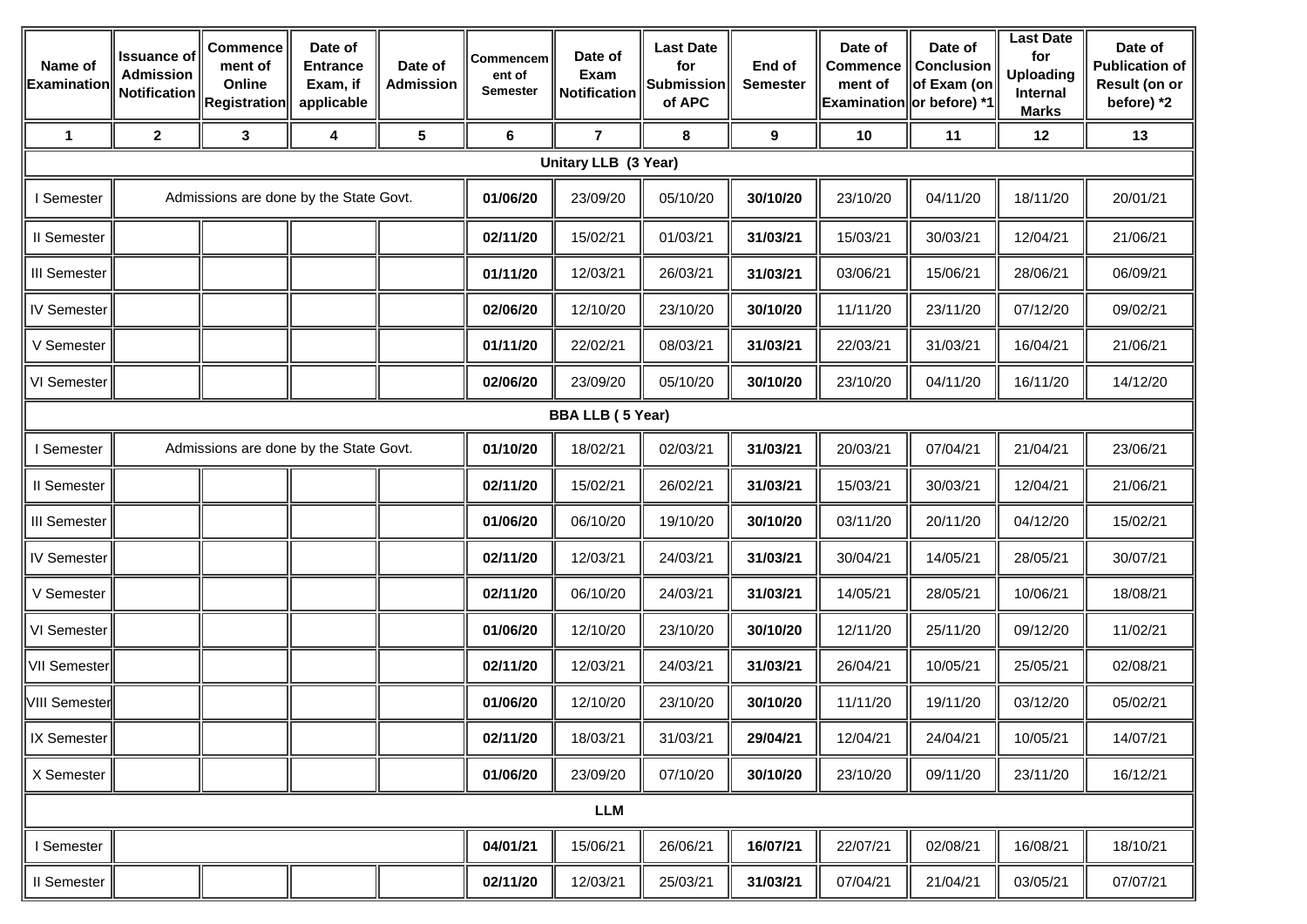| Name of<br>Examination | <b>Issuance of</b><br><b>Admission</b><br>Notification | Commence<br>ment of<br>Online<br><b>Registration</b> | Date of<br><b>Entrance</b><br>Exam, if<br>applicable | Date of<br><b>Admission</b> | Commencem<br>ent of<br><b>Semester</b> | Date of<br>Exam<br>Notification | <b>Last Date</b><br>for<br><b>Submission</b><br>of APC | End of<br><b>Semester</b> | Date of<br><b>Commence</b><br>ment of<br><b>Examination</b><br>s | Date of<br><b>Conclusion</b><br>of Exam (on<br>or before) *1 | <b>Last Date</b><br>for<br>uploading<br>Internal<br><b>Marks</b> | Date of<br><b>Publication of</b><br>Result (on or<br>before) *2 |
|------------------------|--------------------------------------------------------|------------------------------------------------------|------------------------------------------------------|-----------------------------|----------------------------------------|---------------------------------|--------------------------------------------------------|---------------------------|------------------------------------------------------------------|--------------------------------------------------------------|------------------------------------------------------------------|-----------------------------------------------------------------|
| $\mathbf 1$            | $\boldsymbol{2}$                                       | $\mathbf{3}$                                         | 4                                                    | $5\phantom{.0}$             | 6                                      | $\overline{7}$                  | 8                                                      | $\boldsymbol{9}$          | 10                                                               | 11                                                           | 12                                                               | 13                                                              |
|                        |                                                        |                                                      |                                                      |                             |                                        |                                 | LLM - University Department of Law (with Entrance)     |                           |                                                                  |                                                              |                                                                  |                                                                 |
| I Semester             | 11/03/20                                               | 11/03/20                                             |                                                      | 15/10-20/01                 | 23/11/20                               | 19/02/21                        | 02/03/21                                               | 26/03/21                  | 15/03/21                                                         | 26/03/21                                                     | 07/04/21                                                         | 15/06/21                                                        |
| II Semester            |                                                        |                                                      |                                                      |                             | 29/03/21                               | 08/09/21                        | 18/09/21                                               | 13/10/21                  | 04/10/21                                                         | 13/10/21                                                     | 28/10/21                                                         | 29/11/21                                                        |
|                        |                                                        |                                                      |                                                      |                             |                                        | <b>B.Tech</b>                   |                                                        |                           |                                                                  |                                                              |                                                                  |                                                                 |
| I Semester             |                                                        |                                                      |                                                      | $27/10-$<br>30/11/20        | 23/11/20                               | 01/07/20                        | 13/07/20                                               | 31/03/21                  | 07/01/21                                                         | 21/01/21                                                     | 03/02/21                                                         | 13/04/21                                                        |
| II Semester            |                                                        |                                                      |                                                      |                             | 05/04/21                               | 21/01/21                        | 03/02/21                                               | 15/07/21                  | 18/02/21                                                         | 04/03/21                                                     | 17/03/21                                                         | 25/05/21                                                        |
| <b>III Semester</b>    |                                                        |                                                      |                                                      |                             | 10/08/20                               | 01/02/21                        | 11/02/21                                               | 29/01/21                  | 04/03/21                                                         | 18/03/21                                                     | 30/03/21                                                         | 05/06/21                                                        |
| IV Semester            |                                                        |                                                      |                                                      |                             | 01/02/21                               | 04/06/21                        | 14/06/21                                               | 15/05/21                  | 03/07/21                                                         | 12/07/21                                                     | 26/07/21                                                         | 27/09/21                                                        |
| V Semester             |                                                        |                                                      |                                                      |                             | 10/08/20                               | 16/01/21                        | 27/01/21                                               | 29/01/21                  | 15/02/21                                                         | 01/03/21                                                     | 15/03/21                                                         | 18/05/21                                                        |
| VI Semester            |                                                        |                                                      |                                                      |                             | 01/02/21                               | 19/05/21                        | 29/05/21                                               | 15/05/21                  | 21/06/21                                                         | 30/06/21                                                     | 14/07/21                                                         | 14/09/21                                                        |
| <b>VII Semester</b>    |                                                        |                                                      |                                                      |                             | 10/08/20                               | 06/01/21                        | 16/01/21                                               | 29/01/21                  | 03/02/21                                                         | 12/02/21                                                     | 01/03/21                                                         | 06/05/21                                                        |
| <b>VIII Semester</b>   |                                                        |                                                      |                                                      |                             | 01/02/21                               | 21/04/21                        | 03/05/21                                               | 15/05/21                  | 31/05/21                                                         | 14/06/21                                                     | 25/06/21                                                         | 14/07/21                                                        |
|                        |                                                        |                                                      |                                                      |                             |                                        | <b>B.Arch</b>                   |                                                        |                           |                                                                  |                                                              |                                                                  |                                                                 |
| & II Semester          |                                                        |                                                      |                                                      |                             | 07/01/21                               | 22/07/21                        | 04/08/21                                               | 18/08/21                  | 31/08/21                                                         | 22/09/21                                                     | 30/09/21                                                         | 17/12/21                                                        |
| III Semester           |                                                        |                                                      |                                                      |                             | 11/06/20                               | 13/01/21                        | 28/01/21                                               | 31/12/20                  | 08/01/21                                                         | 21/01/21                                                     | 28/01/21                                                         | 12/04/21                                                        |
| IV Semester            |                                                        |                                                      |                                                      |                             | 04/01/21                               | 24/07/21                        | 10/08/21                                               | 02/08/21                  | 31/08/21                                                         | 13/09/21                                                     | 22/09/21                                                         | 06/12/21                                                        |
| V Semester             |                                                        |                                                      |                                                      |                             | 18/06/20                               | 13/01/21                        | 28/01/21                                               | 31/12/20                  | 07/01/21                                                         | 18/01/21                                                     | 25/01/21                                                         | 07/04/21                                                        |
| VI Semester            |                                                        |                                                      |                                                      |                             | 04/01/21                               | 07/08/21                        | 26/08/21                                               | 18/08/21                  | 01/09/21                                                         | 15/09/21                                                     | 23/09/21                                                         | 30/11/21                                                        |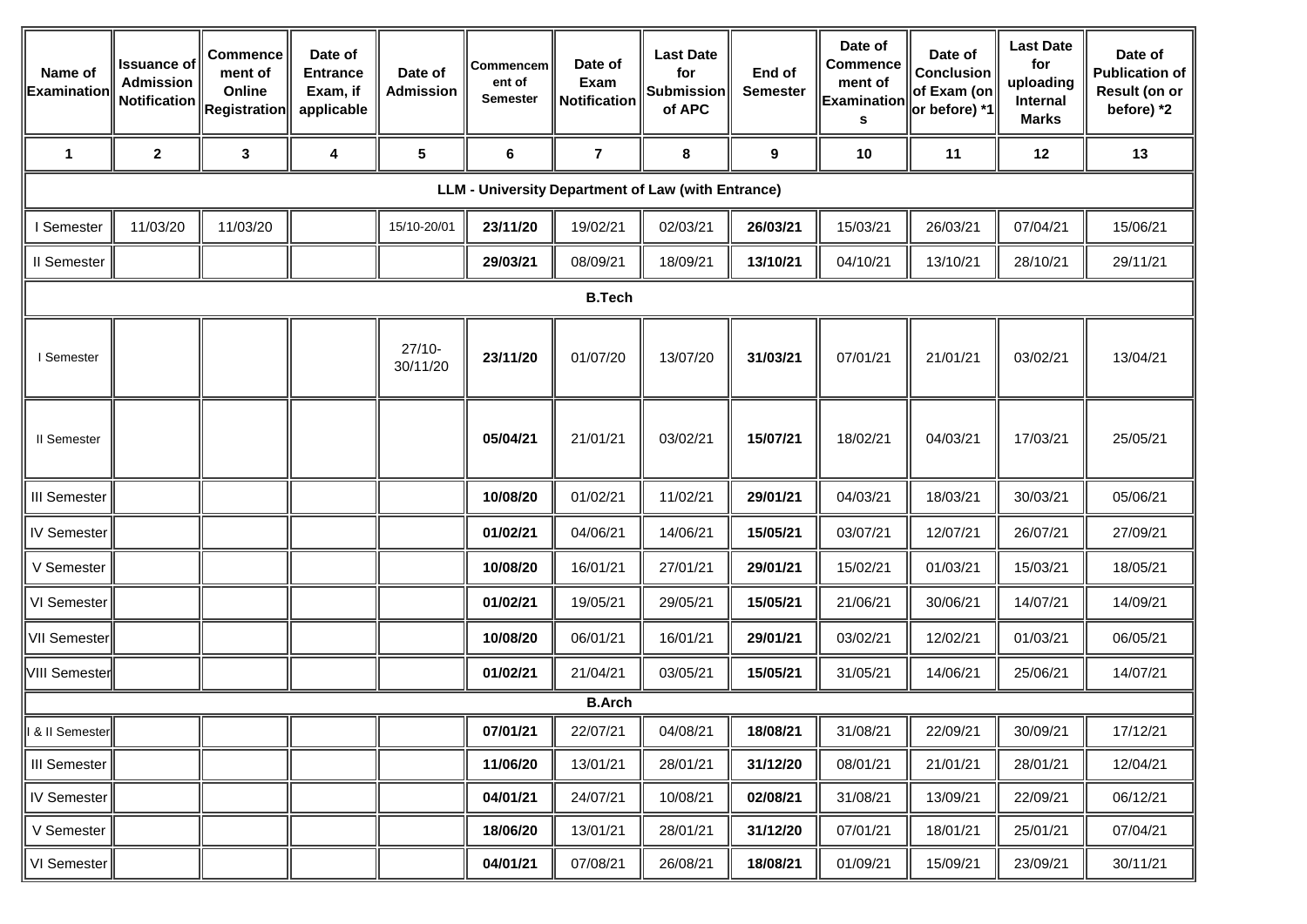| IVII Semester <b>ii</b> |  |  | 01/06/20 | 10/11/21 | 19/11/21 | 27/11/20 | 10/12/20               | 24/12/20          | 04/01/21 | 12/02/21 |
|-------------------------|--|--|----------|----------|----------|----------|------------------------|-------------------|----------|----------|
| VIII Semester II        |  |  | 15/03/21 | 19/07/21 | 26/07/21 | 31/07/21 | <b>No Theory Exand</b> | No Theory<br>Exam | No Exam  | 30/11/21 |
| <b>IX Semester</b>      |  |  | 18/06/20 | 29/10/21 | 11/11/21 | 30/11/20 | 04/12/20               | 18/12/20          | 01/01/21 | 08/03/21 |
| X Semester I            |  |  | 04/01/21 | 21/07/21 | 16/08/21 | 31/07/21 | No Theory<br>Exam      | No Theory<br>Exam | 14/09/21 | 03/12/21 |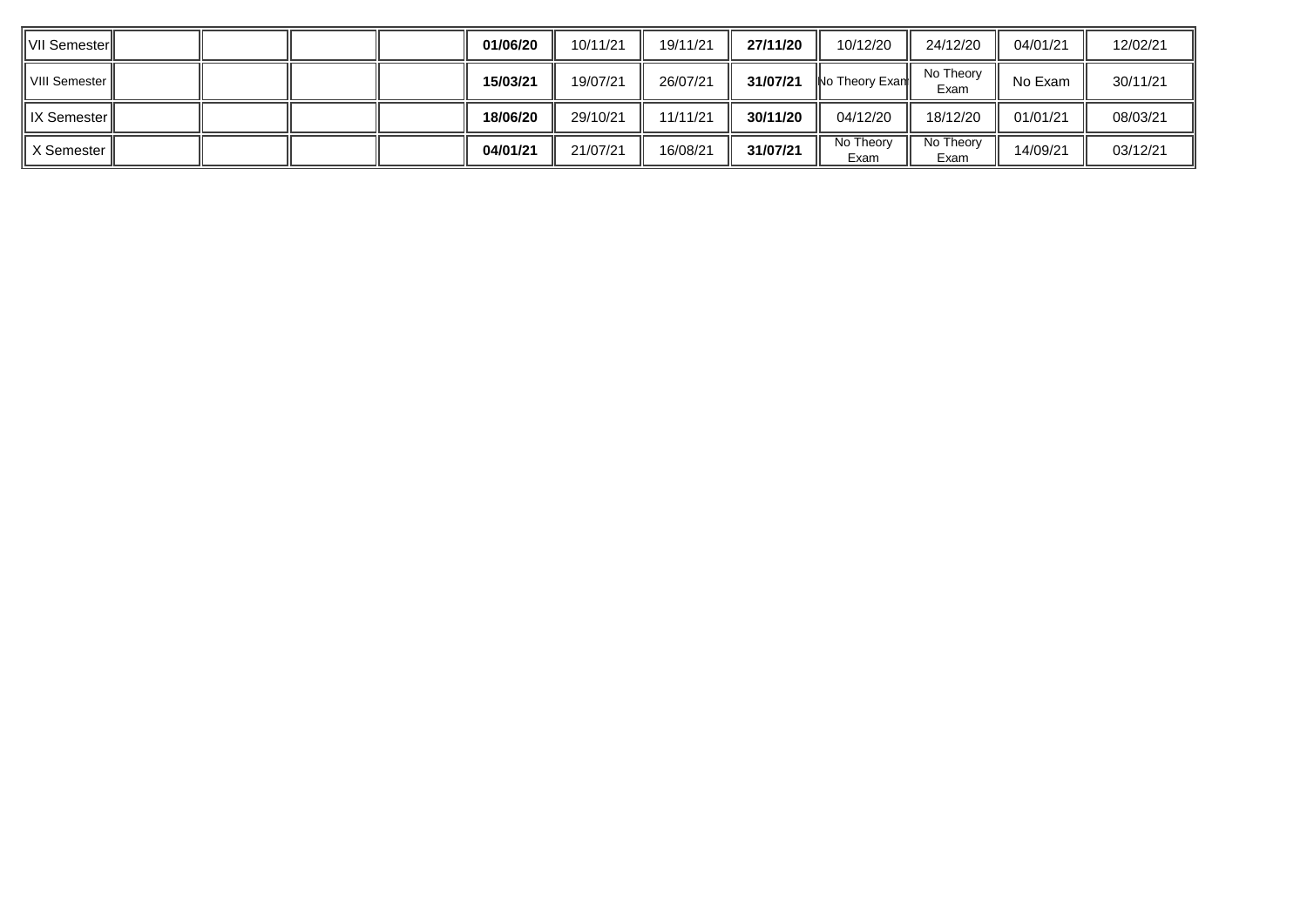| Name of<br><b>Examinatior</b> | <b>Issuance of</b><br><b>Admission</b><br><b>Notification</b> | <b>Commence</b><br>ment of<br>Online<br>$\ $ Registration $\ $ | Date of<br><b>Entrance</b><br>Exam, if<br>applicable | Date of<br><b>Admission</b> | Commencem<br>ent of<br>Semester           | Date of<br>Exam<br><b>Notification</b>        | Last date<br>for<br><b>Submission</b><br>of APC | End of<br><b>Semester</b> | Date of<br><b>Commence</b><br>ment of<br>Examination<br><u>s</u> | Date of<br><b>Conclusion</b><br>of Exam (on<br>or before) *1 | <b>Last Date</b><br>for<br><b>Uploading</b><br>Internal<br><b>Marks</b> | Date of<br><b>Publication of</b><br>Result (on or<br>before) *2               |
|-------------------------------|---------------------------------------------------------------|----------------------------------------------------------------|------------------------------------------------------|-----------------------------|-------------------------------------------|-----------------------------------------------|-------------------------------------------------|---------------------------|------------------------------------------------------------------|--------------------------------------------------------------|-------------------------------------------------------------------------|-------------------------------------------------------------------------------|
| $\mathbf 1$                   | $\mathbf{2}$                                                  | 3                                                              | 4                                                    | $5\phantom{.0}$             | 6                                         | $\overline{7}$                                | 8                                               | 9                         | 10                                                               | 11                                                           | 12                                                                      | 13                                                                            |
|                               |                                                               |                                                                |                                                      |                             |                                           |                                               | <b>M.Tech Nano Science with Entrance</b>        |                           |                                                                  |                                                              |                                                                         |                                                                               |
| I Semester                    | 11/03/20                                                      | 11/03/20                                                       |                                                      | 15/10-20/01                 | 23/11/20                                  | 02/03/21                                      | 15/03/21                                        | 26/03/21                  | 03/04/21                                                         | 12/04/21                                                     | 27/04/21                                                                | 02/07/21                                                                      |
| II Semester                   |                                                               |                                                                |                                                      |                             | 29/03/21                                  | 25/09/21                                      | 08/10/21                                        | 13/10/21                  | 29/10/21                                                         | 05/11/21                                                     | 19/11/21                                                                | 21/01/22                                                                      |
| III Semester                  |                                                               |                                                                |                                                      |                             | 01/06/20                                  | 17/10/21                                      | 30/10/20                                        | 10/11/20                  | 24/03/21                                                         | 31/03/21                                                     | 17/04/21                                                                | 22/06/21                                                                      |
| IV Semester                   |                                                               |                                                                |                                                      |                             | 11/11/20                                  | 06/03/21                                      | 22/03/21                                        | 31/03/21                  | No Theory<br>Exam                                                | No Theory<br>Exam                                            | 16/04/21                                                                | 24/05/21                                                                      |
|                               |                                                               |                                                                |                                                      |                             |                                           | M.Arch                                        |                                                 |                           |                                                                  |                                                              |                                                                         |                                                                               |
| I Semester                    | 01/07/20                                                      |                                                                |                                                      | 10/08/20                    | 04/09/20                                  | 21/01/21                                      | 28/01/21                                        | 20/01/21                  | 10/02/21                                                         | 19/02/21                                                     | 01/03/21                                                                | 14/05/21                                                                      |
| II Semester                   |                                                               |                                                                |                                                      |                             | 04/03/21                                  | 01/07/21                                      | 08/07/21                                        | 28/06/21                  | 21/07/21                                                         | 30/07/21                                                     | 05/08/21                                                                | 28/10/21                                                                      |
| <b>III Semester</b>           |                                                               |                                                                |                                                      |                             | 13/08/20                                  | 16/12/20                                      | 21/12/20                                        | 14/12/20                  | 06/01/21                                                         | 15/01/21                                                     | 27/01/21                                                                | 06/04/21                                                                      |
| IV Semester                   |                                                               |                                                                |                                                      |                             | 01/02/21                                  | 25/05/21                                      | 01/06/21                                        | 22/05/21                  | 22/06/21                                                         | 24/06/21                                                     | 30/06/21                                                                | 16/09/21                                                                      |
|                               |                                                               |                                                                |                                                      |                             |                                           | M.Phil                                        |                                                 |                           |                                                                  |                                                              |                                                                         |                                                                               |
| I Semester                    | 26/05/20                                                      | 26/05/20                                                       | 21/01/21                                             | 02/02-03/02                 | 04/02/21                                  | 28/06/21                                      | 08/07/21                                        | 03/08/21                  | 27/07/21                                                         | 03/08/21                                                     | 16/08/21                                                                | 19/10/21                                                                      |
| II Semester                   |                                                               |                                                                |                                                      |                             | 11/11/20                                  | 24/02/21                                      | 08/03/21                                        | 31/03/21                  | 22/03/21                                                         | 31/03/21                                                     | 17/04/21                                                                | 31/05/21                                                                      |
|                               |                                                               |                                                                |                                                      |                             |                                           | Ph.D                                          |                                                 |                           |                                                                  |                                                              |                                                                         |                                                                               |
|                               | <b>Name of Examination</b>                                    |                                                                |                                                      |                             | <b>Issuance of Admission Notification</b> |                                               |                                                 |                           | <b>Commencement of Online Registration</b>                       |                                                              |                                                                         | Date of Entrance Exam                                                         |
|                               | Ph.D                                                          |                                                                |                                                      | 05/02/21                    |                                           |                                               |                                                 |                           | 05/02/21                                                         |                                                              |                                                                         | 26/02/21                                                                      |
|                               | <b>Name of Examination</b>                                    |                                                                |                                                      | <b>Date of Notification</b> |                                           | Date of Commencement of<br><b>Examination</b> |                                                 |                           | Date of Conclusion of Examination                                |                                                              |                                                                         | Date of Publication of Result (60<br>clear working days after end of<br>exam) |
|                               |                                                               | Previous Year /l & II Semester MA/ M.Sc/N                      |                                                      | 16/03/21                    |                                           | 12/05/21                                      |                                                 |                           | 31/05/21                                                         | 16/08/21                                                     |                                                                         |                                                                               |
|                               |                                                               | Final Year / III & IV Sem MA/ M.Sc / M.Cd                      |                                                      | 16/02/21                    |                                           | 16/04/21                                      |                                                 |                           | 07/05/21                                                         |                                                              | 26/07/21                                                                |                                                                               |
|                               | Afzal-Ul-Ulama Preliminary I year                             |                                                                |                                                      | 08/01/21                    |                                           | 07/05/21                                      |                                                 |                           | 14/05/21                                                         |                                                              |                                                                         | 29/07/21                                                                      |
|                               | Afzal-Ul-Ulama Preliminary II year                            |                                                                |                                                      | 08/01/21                    |                                           | 01/03/21                                      |                                                 |                           | 16/03/21                                                         |                                                              |                                                                         | 31/05/21                                                                      |
|                               | Adib-i Fazil Preliminary I Year                               |                                                                |                                                      | 10/02/21                    |                                           | 18/05/21                                      |                                                 |                           | 28/05/21                                                         |                                                              |                                                                         | 12/08/21                                                                      |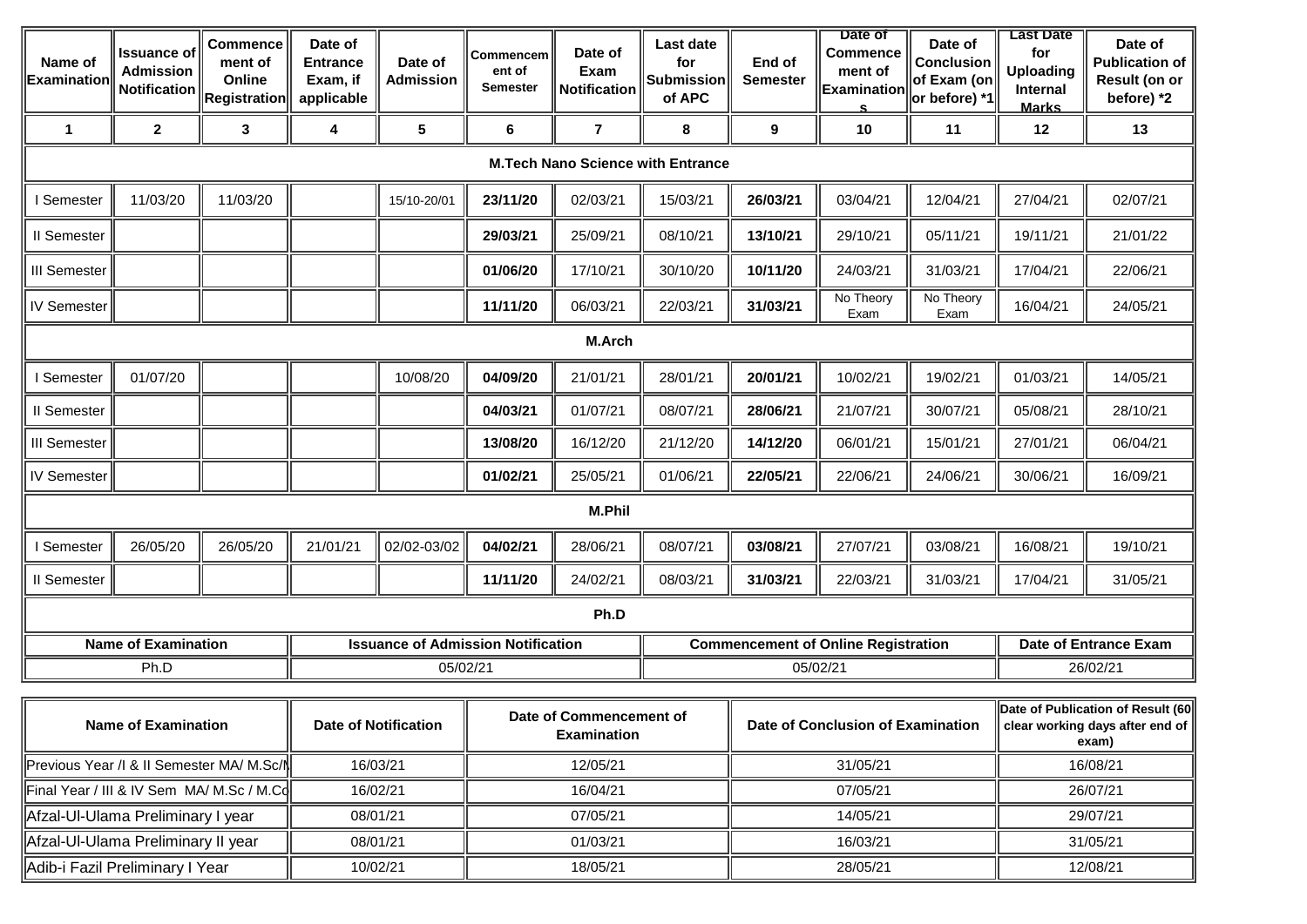| .<br><b>I</b> Adib-<br>Yea<br>lımınarv II<br>∽azıı Prel∟ | 100/21<br>$\sim$<br>0/02/2     | $\sim$ $\sim$<br>$\overline{10}$<br>'770472 | 07/05/2                             | 26/07/2 |
|----------------------------------------------------------|--------------------------------|---------------------------------------------|-------------------------------------|---------|
| <b>I</b> Adib-<br>Final<br>⊦azıı                         | $\sqrt{2}$<br>$\sim$<br>U/U2/2 | $\sim$<br>$\overline{1}$<br>16/U4<br>T/L    | 22/04<br>$\overline{10}$<br>23/04/2 | 09/07/2 |

*\* 1 For programmes with Practical, Viva Voce, Project etc., examinations may go beyond the stipulated date.*

*\* 2 For Programmes with Practical, Viva Voce, Project etc., publication of results may extend beyond the stipulated date.*